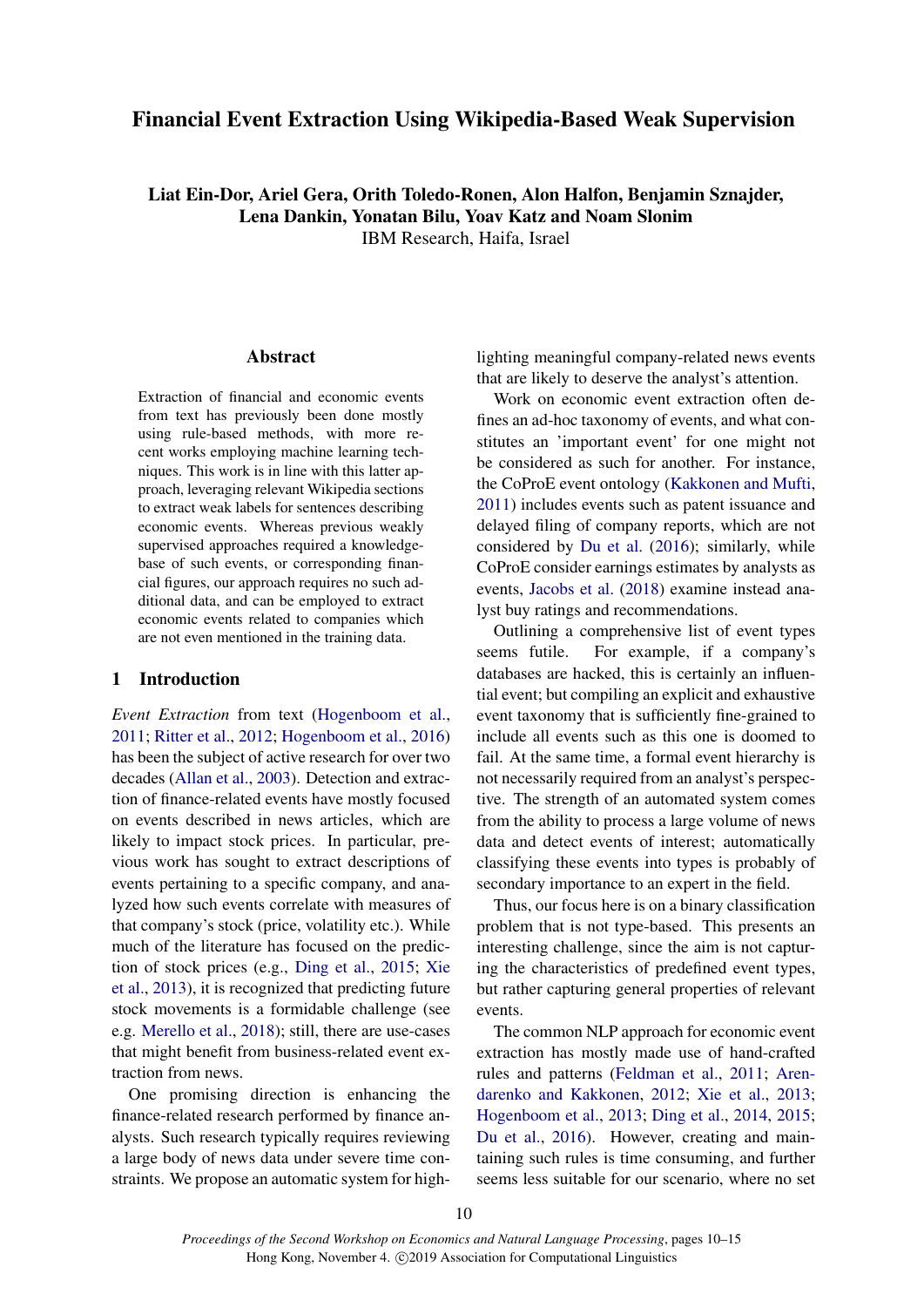of underlying event types (which give rise to such rules) is assumed. Hence, here we follow a different, more flexible approach, that relies on a robust statistical learning framework for identifying relevant events. In particular, we adopt a supervised learning approach for identifying events related to a given company, and suggest to train a sentence-level classifier for this purpose. Given sentences from news articles discussing the company, the classifier aims to identify sentences containing events that would be of interest to the analyst. Since the sentences come from articles discussing the company, our main focus is on determining whether a sentence conveys an event worth considering, and not on ascertaining that it is related to the company.

Learning a supervised model requires annotated data. The standard approach for obtaining annotated data involves human annotation, which requires a substantial effort and limits the size of the data, which in turn may hinder the results. One way to overcome this problem is using weak supervision [\(Zhou,](#page-5-9) [2017\)](#page-5-9), where labelled data is generated automatically using heuristics rather than manual annotation. Although such data may be noisier and less precise compared to standard labelled data, it enables to create much larger amounts of data at a significantly lower cost. Here we rely on content from Wikipedia to automatically generate a weakly-labelled sentence dataset for company events. We report experimental results that demonstrate the potential merit of our approach.

## 2 Related Work

[Arendarenko and Kakkonen](#page-4-3) [\(2012\)](#page-4-3) relied on a collection of hand-crafted detection rules in order to recognize 41 distinct company-related event types, and [Du et al.](#page-4-2) [\(2016\)](#page-4-2) used about 600 distinct patterns to cover 15 business event types.

More recently, machine-learning techniques were considered for this task. [Jacobs et al.](#page-5-6) [\(2018\)](#page-5-6) frame the problem as a multi-class classification task. They define a taxonomy of 10 event types, in addition to a "no-event" class, and 7 companies of interest, and rely on manual annotation to train a sentence-level multi-class classifier. Testing several classifiers, they show that a linear SVM classifier attains the best results for most event types. While the current paper also adopts a supervised learning sentence-level approach, here the data is

constructed based on weak labels, and the task is framed as a type-independent binary classification problem.

Rönnqvist and Sarlin [\(2017\)](#page-5-10) used weak supervision in the context of financial events, focusing on bank distress events. They consider 101 banks for which 243 such events, and their date, are known. They then extract 386K sentences referring to these banks, and consider a sentence as describing a distress event if there is a matching event in the knowledge base mentioning the same bank and occurring near the publication date of the article from which the sentence was extracted. This approach requires a large knowledgebase of specific events, which is not readily available when moving from a confined event type (i.e. bank distress) to a diverse space of events. In this work we suggest a weak-label approach that aims to encompass a variety of relevant entities, event types and event occurrences.

## <span id="page-1-0"></span>3 Data

We used two types of datasets, one which is created automatically based on weak labels, and another which is based on manual annotation.

#### 3.1 Weakly labelled datasets - Wikipedia

We leverage the content of Wikipedia articles describing companies as a source of influential events in the company's chronology.

In order to automatically identify 'positive' sentences which likely describe noteworthy events, we rely on two observations: 1. Such events tend to appear within specific Wikipedia sections. 2. Sentences beginning with a date, specifically the *date-pattern*  $\left[ \frac{\ln \ln \log \log t}{\ln \log \log t} + \frac{\ln \ln \log \log t}{\ln \log \log \log \log t} \right]$  $year$ ], often describe an event. Thus, we manually created a lexicon of words which tend to appear in the titles of event-prone sections. A section whose title contains one of the following words is defined as an *event-section*: history, creation, leadership, corporate, acquisitions, growth, finance, financial, lawsuits, litigation, legal.

Given a company  $C$ , we select from its Wikipedia article all sentences appearing in an *event-section* and starting with a *date-pattern*. We remove the opening date and mark the sentences as positive examples with respect to C. All sentences which do not start with a *date-pattern* and are not in an *event-section* are considered as negative. To balance the dataset, we enforce an equal number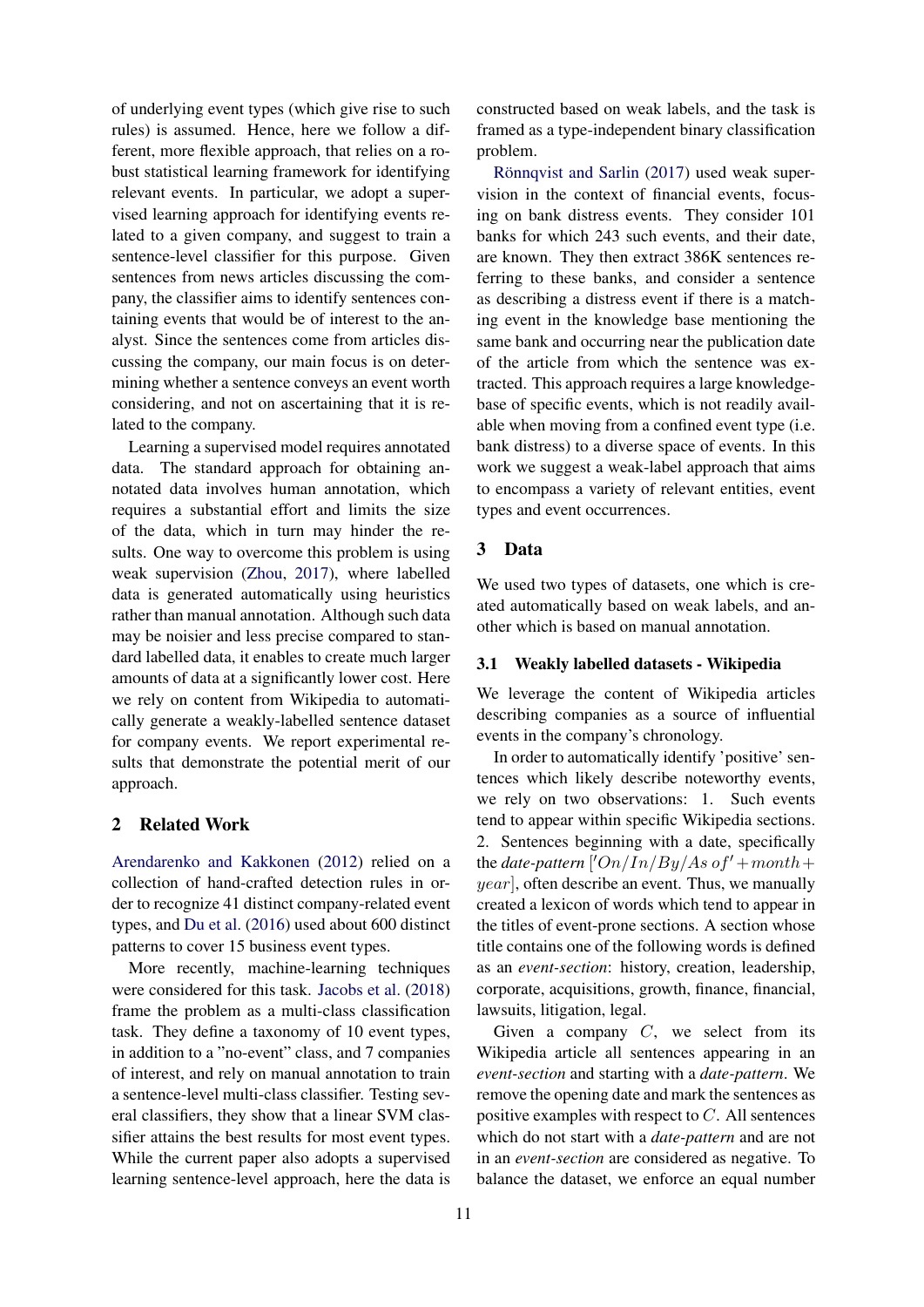of positive and negative examples by discarding sentences from the larger set. In addition, since many positive examples begin with either the company's name or the words "the company", we aim to balance the two classes in terms of sentences containing these patterns. The rest of the negative examples are chosen at random.

The procedure described above was used to create two datasets. The first,  $S\&P\text{-}wiki$ , is generated from Wikipedia articles of the companies on the S&P-500 index. A larger dataset, Extended $wiki$ , was later generated from Wikipedia articles of companies traded in one of five major stock ex-changes<sup>[1](#page-2-0)</sup>, yielding 3.8K companies in total.

Each dataset was split into train and test sets based on dates - all positive examples up to 2018 are in the training set, and all those from 2019 are in the test set. Negative examples, which have no date attached, were split at random between the two sets, keeping the number of negative and positive examples equal within each set. Table [1](#page-2-1) indicates the statistics of the resulting datasets, which will be released as part of this work.

## 3.2 Manually labelled dataset - SentiFM

To the best of our knowledge, the only manually annotated dataset for event detection in news articles is SentiFM [\(Jacobs et al.,](#page-5-6) [2018\)](#page-5-6). This dataset contains manual annotations of sentences into 10 predefined financial event types. However, this dataset is designed to solve a slightly different problem from the one explored in this paper. SentiFM was constructed in the context of a multiclass classification problem, whereas here we deal with a binary problem. Namely, we are not interested in event types, and do not assume there is a closed set of underlying types describing the events of interest. Indeed, it is possible that an event of interest might not be included in the SentiFM taxonomy, and hence a corresponding sentence would be labeled as negative. Despite these differences, we sought to examine how a classifier trained on the SentiFM data would perform on our task. To this end, we created a *binary* version of SentiFM, by considering all 'no-event' sentences as negative examples, and all event types as positives. We kept the original train/test split (see Table [1\)](#page-2-1) and denote this data set as SentiFMbinary.

<span id="page-2-1"></span>

| Model                   | Train      | <b>Test</b> |
|-------------------------|------------|-------------|
| $SentiFM\text{-}binary$ | 8943 (0.2) | 443(0.2)    |
| $S\&P\text{-}wiki$      | 6130(0.5)  | 272(0.5)    |
| $Extended-wiki$         | 20074(0.5) | 908(0.5)    |

Table 1: Data size (number of sentences) for the three models. The numbers in parenthesis indicate the percentage of positive samples.

<span id="page-2-2"></span>

| Company                          | Articles | Sentences |  |
|----------------------------------|----------|-----------|--|
| Apple Inc.                       | 438      | 10627     |  |
| Facebook                         | 302      | 6827      |  |
| Oualcomm                         | 120      | 3332      |  |
| FedEx                            | 67       | 1808      |  |
| Anadarko Petroleum               | 91       | 1478      |  |
| Xilinx                           | 53       | 569       |  |
| <b>MGM Resorts International</b> | 32       | 463       |  |
| Accenture                        | 24       | 442       |  |
| Allergan                         | 35       | 421       |  |
| Campbell Soup Company            | 27       | 307       |  |

Table 2: Number of articles and sentences in the News-2019 evaluation data.

#### 3.3 2019 News Sentences - News-2019

In order to evaluate methods for detecting company-related events within news data, we compile a set of sentences from news articles. Specifically, we selected the 10 S&P companies with the largest number of events from 2019 mentioned in their Wikipedia page (see Table [2\)](#page-2-2). For each company, we retrieved all articles from 2019 on Seeking Alpha<sup>[2](#page-2-3)</sup> that contained the company name in their title. We assume that this set of articles provides a good coverage of the company's events of interest during 2019. We applied sentence-splitting<sup>[3](#page-2-4)</sup> on the retrieved articles, keeping only sentences 10-50 tokens long.

### 4 Experiments

The datasets described in Section [3](#page-1-0) were used to train three event detection models. All classification models are based on BERT [\(Devlin](#page-4-5) [et al.,](#page-4-5) [2018\)](#page-4-5), which has shown state-of-the-art results in many NLP tasks. We use a singlesentence input, and fine-tune the classifier with the SentiFM-binary, S&P-wiki and Extendedwiki data sets. Henceforth, we will use these

<span id="page-2-0"></span><sup>&</sup>lt;sup>1</sup>Hong Kong, London, NASDAQ, NYSE and Tokyo; Extracted via Wikipedia categories of these exchanges.

<span id="page-2-4"></span><span id="page-2-3"></span><sup>&</sup>lt;sup>2</sup>seekingalpha.com; Transcriptions of company earning calls were filtered out due to their unique nature. <sup>3</sup>using the NLTK library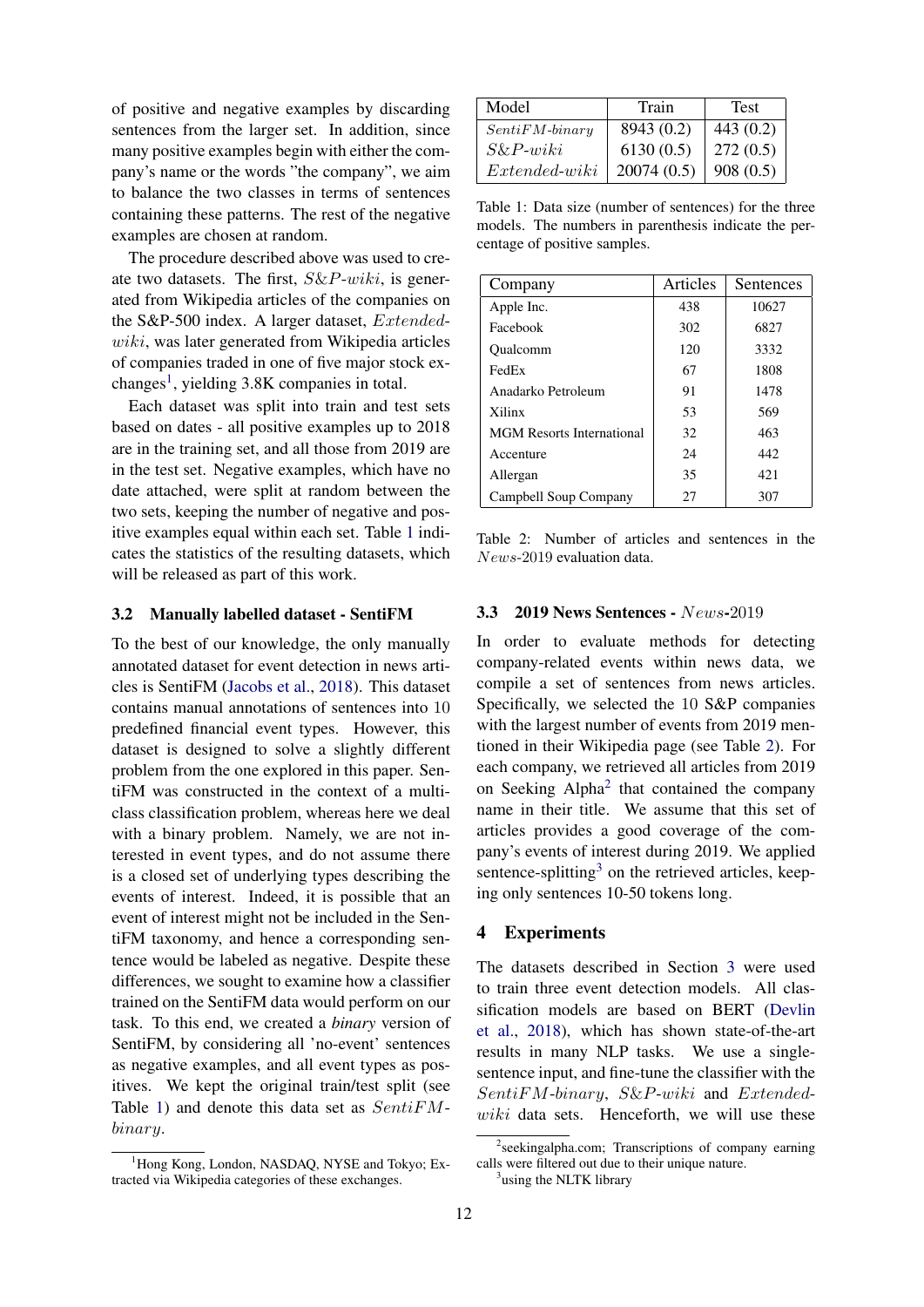names to refer to their corresponding BERT models. We use the  $BERT_{BASE}$  model configuration, with maximum sequence length of 256, batch size of 16, dropout rate of 0.1 and learning rate of 5e-5. Each model was fine-tuned over 3 epochs, using a cross-entropy loss function.

### 4.1 Initial model evaluation

We first evaluate the performance of the three models on their corresponding test sets. As shown in Table [3,](#page-3-0) all models reach high performance when tested on the same type of data used in training. Next, we evaluate these models on the Extended-wiki test set (see Table [3\)](#page-3-0). Notably, although less than 15% of the companies in Extended-wiki are in S&P-wiki, the latter model exceeds 90% precision and recall over the Extended-wiki test data. This suggests that the model is also able to detect events for companies that were not seen in training.

#### 4.2 Identifying Wikipedia events in the news

Ultimately we are interested in the ability to detect events in the target domain of *news articles*. To validate performance over this domain, we used sentences from News-2019 and cross-referenced them with company events from Wikipedia. Specifically, we manually extracted events from 2019 from the Wikipedia pages of the companies in Table [2.](#page-2-2) For each event, we asked 3 annotators to mark all sentences from News-2019 which mention this event. In total, 26 of the Wikipedia events were mentioned in at least one sentence.

We then applied each of the three models to all the news sentences, and kept only the sentences that were classified as positive by the model. For each model, we measure the event recall rate as the fraction of Wikipedia events which are mentioned in at least one positively-classified sentence.

As expected, the recall rates of the Wikipediabased models over the news data (Table [4\)](#page-3-1) are lower than those achieved over Wikipedia data. This may be due to the difference in writing style between the two sources. Notably, even though  $SentiFM\text{-}binary$  was trained on news data, its recall is the lowest among the three models. This may be attributed to the mismatch between the event types in SentiFM and those in Wikipedia.

Sorting the positively-classified sentences by their model score, we also measure the average rank of the highest-scored mention of each

<span id="page-3-0"></span>

| Model                   | Precision | Recall | F1   |
|-------------------------|-----------|--------|------|
| $SentiFM\text{-}binary$ | 0.97      | 0.96   | 0.96 |
| $S\&P\text{-}wiki$      | 0.97      | 0.92   | 0.94 |
| $Extended-wiki$         | 0.93      | 0.95   | 0.94 |
| $SentiFM\text{-}binary$ | 0.80      | 0.30   | 0.44 |
| $S\&P\text{-}wiki$      | 0.92      | 0.93   | 0.93 |
| $Extended-wiki$         | 0.93      | 0.95   | 0.94 |

Table 3: Model performance on its test set (upper) and on the Extended-wiki test set (lower)

<span id="page-3-1"></span>

| Model                   | Recall | Avg. Rank |
|-------------------------|--------|-----------|
| $SentiFM\text{-}binary$ | 0.38   | 153       |
| $S\&P\text{-}wiki$      | 0.73   | 21        |
| $Extended-wiki$         | 0.77   | 19        |

Table 4: Model performance for identifying 26 Wikipedia events in the news data.

event (Table [4\)](#page-3-1). Clearly, the Wikipedia reference events do not fully cover all company-related events that occurred over this time period. Still, since we presume events mentioned in Wikipedia are relatively significant, we expect a good eventdetection model to rank them among its top predictions.

#### 4.3 Identifying general events in the news

So far our experiments considered only Wikipedia events. However, there are likely numerous company-related news events that are not necessarily mentioned in the company's Wikipedia page. Thus, the question remains whether the Wikipedia-based models are able to detect such events as well. To this end, the top 20 model predictions of SentiFM-binary and Extendedwiki for the companies in Table [2](#page-2-2) were annotated by three co-authors of this work. The guidelines were to determine whether a given sentence contains information which may have influence on the companys stock price, as such events presumably deserve the attention of a finance analyst. The annotation process was composed of two stages. First, each sentence was annotated by two labelers. Then, the sentences on which there was disagreement between the labelers (21% of the sentences) were annotated by a third annotator. Average agreement between the initial two annotators was 0.45 (Cohen's Kappa).

Table [5](#page-4-6) shows the precision of the two models, compared to a baseline of randomly-selected sen-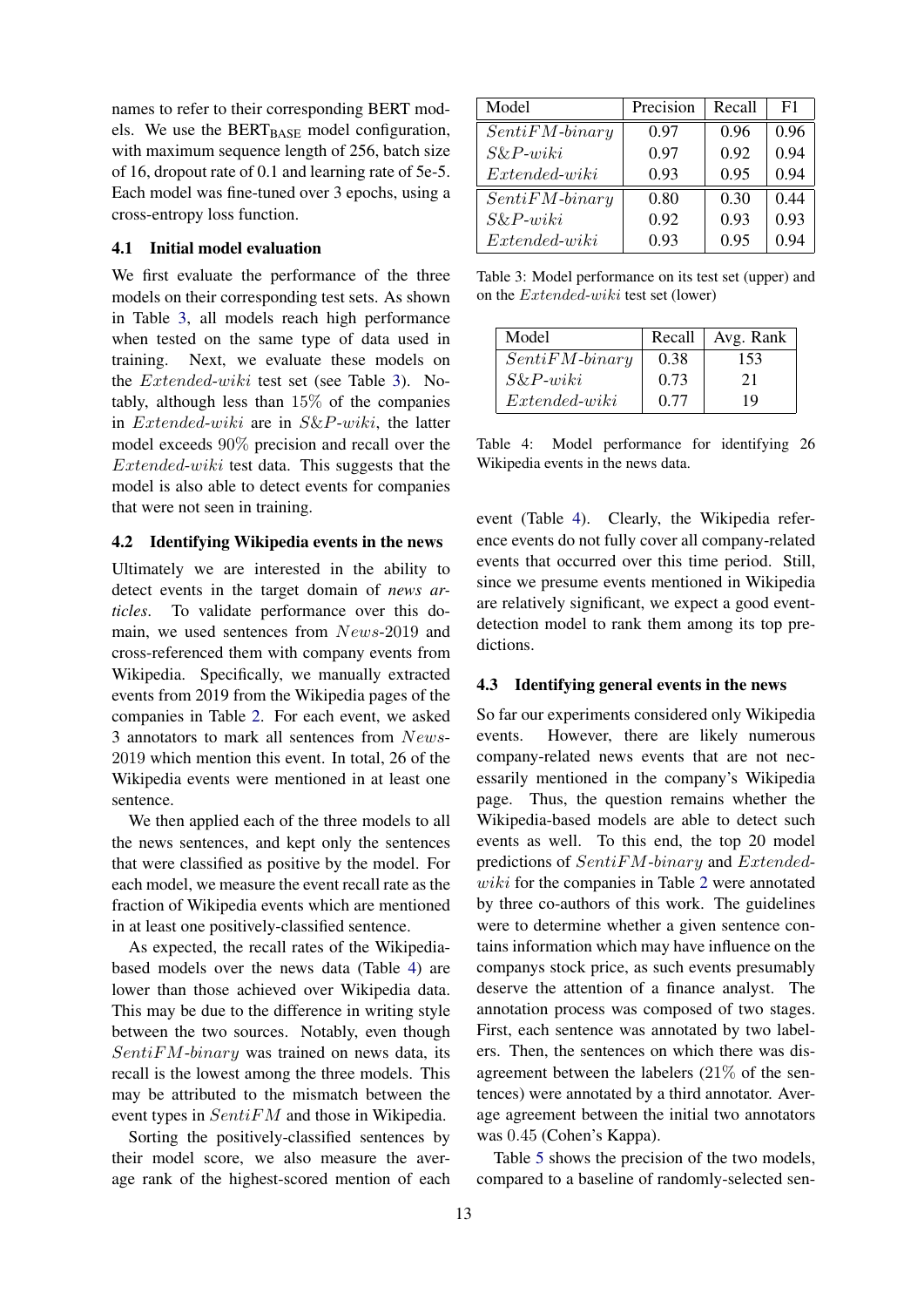<span id="page-4-6"></span>

| Model                   | Precision |
|-------------------------|-----------|
| Random sentences        | 0.28      |
| $SentiFM\text{-}binary$ | 0.70      |
| $Extended-wiki$         | 0.74      |

Table 5: Average precision over the top-20 predicted events in the news evaluation data.

tences. The Extended-wiki model outperforms SentiFM-binary.

Finally, we wanted to analyze the diversity of events captured by the two models. For this purpose, we looked at the distribution of unique tokens in the top 200 predictions of each model, after filtering out stop words and the companies appearing in the list of Table [2.](#page-2-2) We sorted the remaining tokens by their frequency from highest to lowest, and computed the cumulative frequency as a function of the number of unique tokens. Figure [1](#page-4-7) indicates that the top candidates of Extendedwiki capture a richer vocabulary than  $SentiFM$ binary, which is dominated by a smaller group of tokens. For example, 20% of the tokens are covered by the 36 and 19 most frequent tokens in Extended-wiki and SentiFM-binary, respectively. Moreover, despite their similar precision values, the population of events captured by the two models is quite different - the overlap between their top candidates is less than 10% (18 out of 200 examples). This observation suggests that the models are complementary, and that there is potential benefit to combining them.

<span id="page-4-7"></span>

Figure 1: Cumulative token frequency over top model predictions.

### 5 Discussion

This paper focused on detecting 'important' events in news articles, related to a specific company. We suggested to leverage information contained in Wikipedia to create weakly-labelled data, and proved the usefulness of the resultant classifier for the desired task. We believe that the results can be further improved by finding additional sources for weak-labels, e.g. by exploiting information from relevant knowledge bases.

The potential coverage of relevant events can be increased by retrieving articles which do not necessarily include the name of the considered company in their title. Extending our framework to pinpoint noteworthy events for a particular company, mentioned in articles that are not focused on that company, is a natural direction for future research. Such an extension will require adapting the weak labelled data and the corresponding classifiers to cope with an environment in which sentences are not necessarily relevant to the company.

#### References

- <span id="page-4-0"></span>James Allan, Jaime G Carbonell, George Doddington, Jonathan Yamron, and Yiming Yang. 2003. Topic detection and tracking pilot study final report.
- <span id="page-4-3"></span>Ernest Arendarenko and Tuomo Kakkonen. 2012. Ontology-based information and event extraction for business intelligence. In *Proceedings of the 15th International Conference on Artificial Intelligence: Methodology, Systems, Applications*.
- <span id="page-4-5"></span>Jacob Devlin, Ming-Wei Chang, Kenton Lee, and Kristina Toutanova. 2018. Bert: Pre-training of deep bidirectional transformers for language understanding. *arXiv preprint arXiv:1810.04805*.
- <span id="page-4-4"></span>Xiao Ding, Yue Zhang, Ting Liu, and Junwen Duan. 2014. [Using structured events to predict stock price](https://doi.org/10.3115/v1/D14-1148) [movement: An empirical investigation.](https://doi.org/10.3115/v1/D14-1148) In *Proceedings of the 2014 Conference on Empirical Methods in Natural Language Processing (EMNLP)*, pages 1415–1425, Doha, Qatar. Association for Computational Linguistics.
- <span id="page-4-1"></span>Xiao Ding, Yue Zhang, Ting Liu, and Junwen Duan. 2015. [Deep learning for event-driven stock predic](http://dl.acm.org/citation.cfm?id=2832415.2832572)[tion.](http://dl.acm.org/citation.cfm?id=2832415.2832572) In *Proceedings of the 24th International Conference on Artificial Intelligence*, IJCAI'15, pages 2327–2333. AAAI Press.
- <span id="page-4-2"></span>Mian Du, Lidia Pivovarova, and Roman Yangarber. 2016. Puls: natural language processing for business intelligence. In *Proceedings of the 2016 Workshop on Human Language Technology*, pages 1–8. Go to Print Publisher.